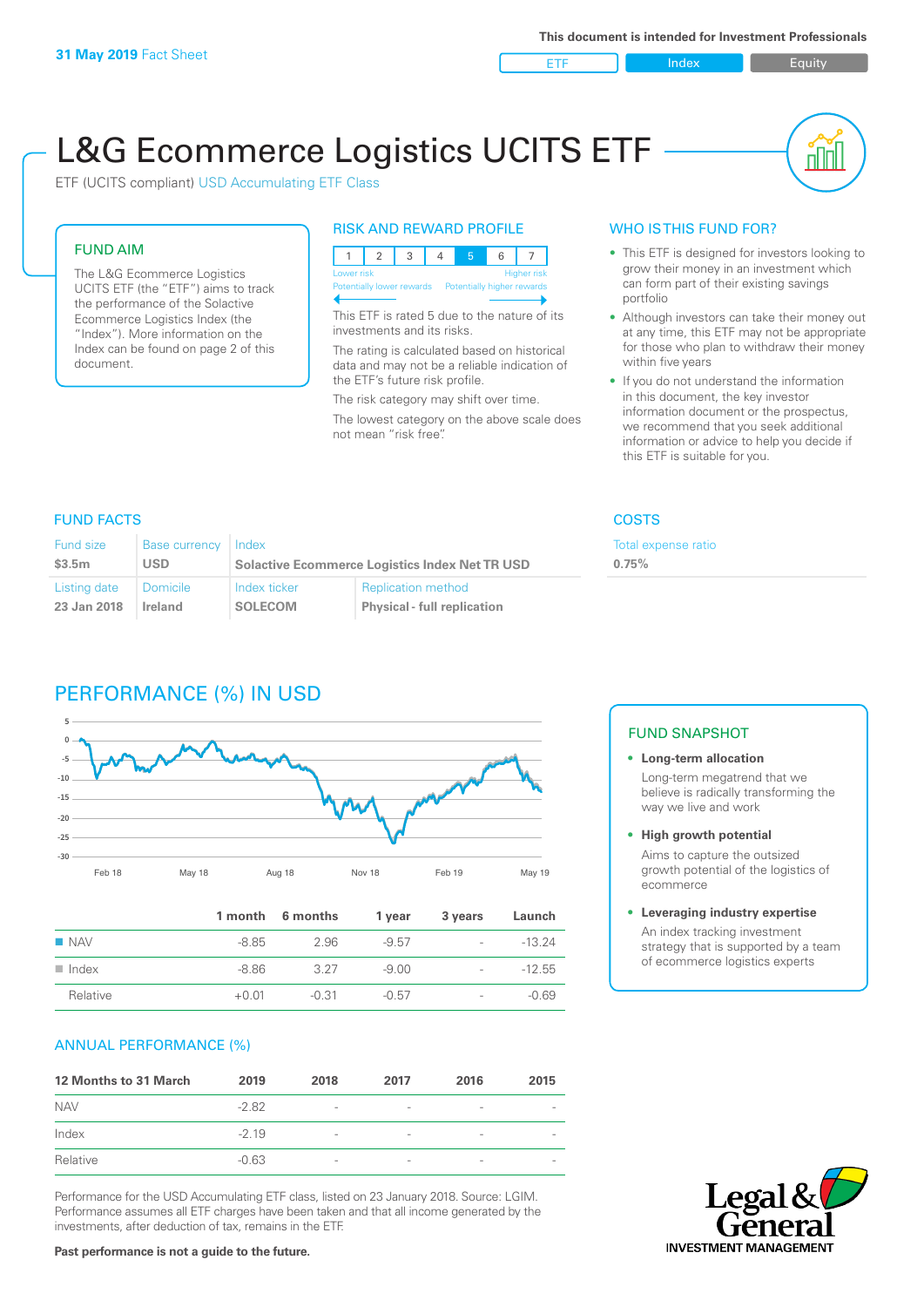# L&G Ecommerce Logistics UCITS ETF

ETF (UCITS compliant) USD Accumulating ETF Class

### INDEX BREAKDOWN

The breakdowns below relate to the Index. The ETF's portfolio may deviate from the below. All data source LGIM unless otherwise stated. Totals may not sum to 100% due to rounding.



### SECTOR (%)

| $\blacksquare$ Industrials | 54.8 |
|----------------------------|------|
| ■ Consumer Discretionary   | 22.7 |
| Information Technology     | 16.1 |
| ■ Consumer Staples         | 3.2  |
| $\blacksquare$ Financials  | 3.2  |
|                            |      |



# CURRENCY (%)

| ■ USD              | 36.5 |
|--------------------|------|
| $\blacksquare$ JPY | 22.1 |
| ■ EUR              | 17.8 |
| CHF                | 6.3  |
| $H$ HKD            | 5.1  |
| $\Box$ CAD         | 3.4  |
| $\blacksquare$ DKK | 3.3  |
| $R$ KRW            | 2.9  |
| $\blacksquare$ GBP | 2.6  |
|                    |      |

■ Top 10 constituents 33.5% Rest of Index 66.5% No. of constituents in Index 34

### TOP 10 CONSTITUENTS (%)

| Manhattan Associates        | 37  |
|-----------------------------|-----|
| <b>SAP</b>                  | 3.5 |
| Rakuten                     | 34  |
| <b>Descartes Systems</b>    | 34  |
| Panalpina                   | 33  |
| Hitachi Transport System    | 33  |
| <b>DSV A/S</b>              | 3.3 |
| <b>SENKO Group Holdings</b> | 32  |
| Japan Post Holdings         | 32  |
| Walmart                     | 32  |
|                             |     |

### INDEX DESCRIPTION

The Index aims to track the performance of a basket of stocks of logistics service providers and technology companies who are engaged in ecommerce.

The Index is comprised of companies which are publically traded on various stock exchanges around the world that provide (i) "logistics" services (i.e. the warehousing of goods or the fulfilment and delivery of goods) or (ii) software solutions to companies that provide logistic services in connection with "ecommerce" (i.e. the buying and selling of goods on the internet). A company is only eligible for inclusion in the Index if (1) it is of a sufficient size (determined by reference to the total market value of the proportion of its shares that are publically traded) and (2) it is sufficiently "liquid" (a measure of how actively its shares are traded on a daily basis).

The universe of companies out of which the Index selection is made is refreshed annually in April. However, the Index is reconstituted semi-annually in April and October in accordance with the full selection criteria and all companies are equally weighted within the Index. On a monthly basis, the weight of each company is assessed and, if any of them exceeds 15% of the Index, the weights of all companies are adjusted so that they are again equally weighted within the Index.

### INVESTMENT MANAGER

GO ETF Solutions LLP is the investment manager for each of the exchange traded funds (ETFs) issued by Legal & General UCITS ETF Plc and is responsible for the day-to-day investment management decisions for this ETF. The team is highly experienced with respect to all aspects relating to the management of an ETF portfolio, including collateral management, OTC swap trading, adherence to UCITS regulations and counterparty exposure and monitoring.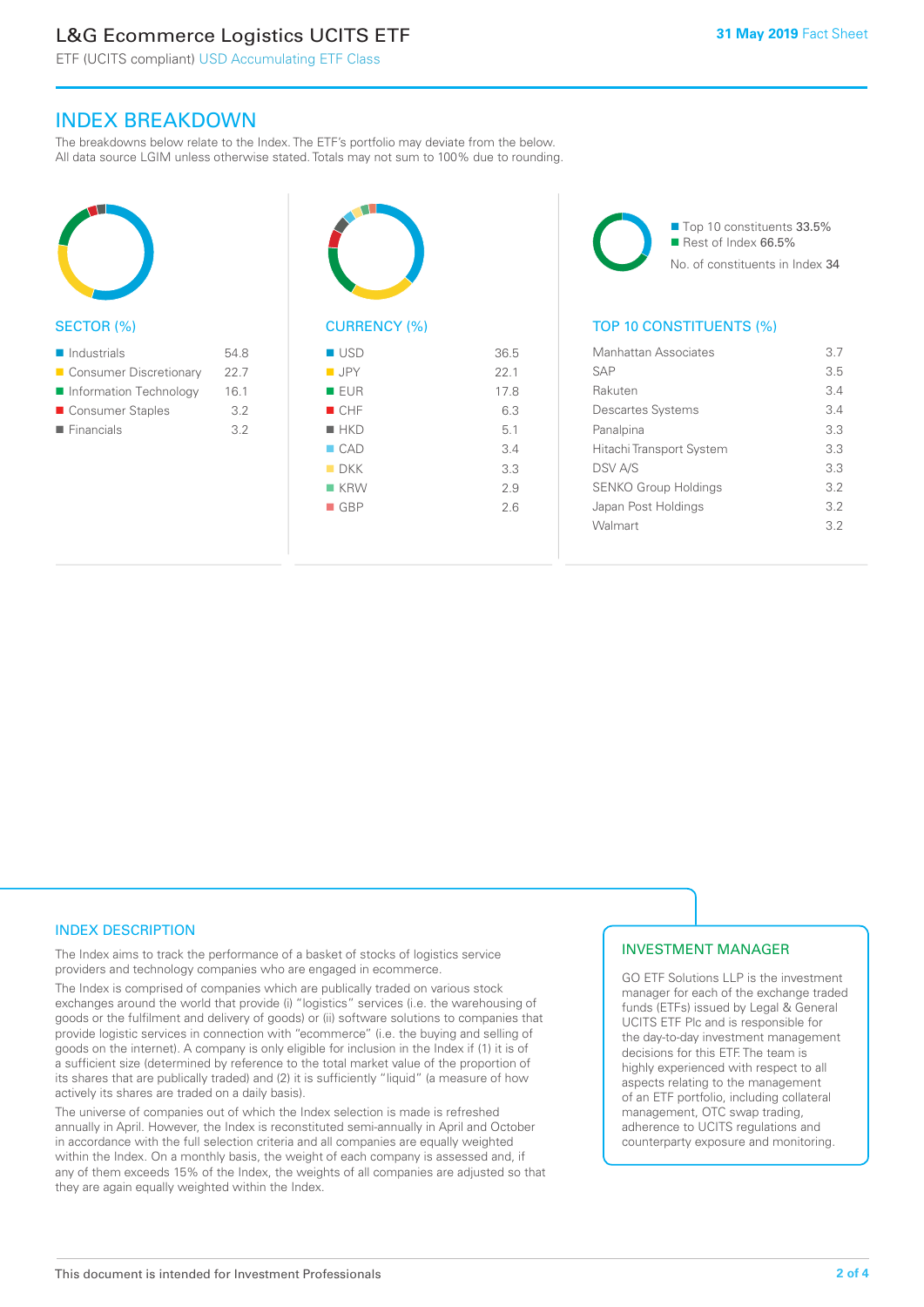# L&G Ecommerce Logistics UCITS ETF

ETF (UCITS compliant) USD Accumulating ETF Class

### KEY RISKS

- The value of an investment and any income taken from it is not guaranteed and can go down as well as up. You may not get back the amount you originally invested.
- An investment in the ETF involves a significant degree of risk. Any decision to invest should be based on the information contained in the relevant prospectus. Prospective investors should obtain their own independent accounting, tax and legal advice and should consult their own professional advisers to ascertain the suitability of the ETF as an investment.
- The value of the shares in the ETF is directly affected by increases and decreases in the value of the Index. Accordingly the value of a share in the ETF may go up or down and a shareholder may lose some or the entire amount invested.
- The ETF's ability to closely track the Index will be affected by its ability to purchase and/or sell the Index constituents and any legal or regulatory restrictions or disruptions affecting them.
- The ETF's ability to closely track the Index will also be affected by transaction costs and taxes incurred when adjusting its investment portfolio generally and/ or to mirror any periodic adjustments to the constituents of the Index. There can be no certainty that ETF shares can always be bought or sold on a stock exchange or that the market price at which the ETF shares may be traded on a stock exchange will reflect the performance of the Index.
- The ETF is subject to the risk that third party service providers (such as a bank entering into swaps with the ETF or the ETF's depositary) may go bankrupt or fail to pay money due to the ETF or return property belonging to the ETF.
- As the Index includes micro, small and medium-sized publicly traded companies, the ETF is subject to the risk that such companies may be more vulnerable to adverse business or economic events and greater and more unpredictable price changes than larger companies or the stock market as a whole.
- Companies that provide logistics services or software solutions to logistic service providers in connection with ecommerce are particularly vulnerable to changes in business cycles and general reductions in consumer spending resulting from recession or other economic factors. Such factors could lead to a decline in the value of the companies represented in the Index and therefore the ETF.

For more in[form](https://www.lgimetf.com/)ation, please refer to the key investor information document on our website **Z** 

### TRADING INFORMATION

| <b>Exchange</b>           | <b>Currency ISIN</b> |                      | <b>SEDOL</b>   | <b>Ticker</b> | Bloomberg |
|---------------------------|----------------------|----------------------|----------------|---------------|-----------|
| London Stock Exchange USD |                      | IE00BF0M6N54         | BFOM6N5 ECOM   |               | ECOM IN   |
| London Stock Exchange GBP |                      | IE00BF0M6N54         | BF0M776        | <b>FCOG</b>   | FCOG IN   |
| Deutsche Börse            | EUR                  | DE000A2H9VH7 BFMYF87 |                | FTI H         | ETLH GY   |
| Borsa Italiana            | EUR                  | IE00BF0M6N54         | <b>BF0M787</b> | <b>FCOM</b>   | ECOM IM   |
| NYSE Euronext             | <b>FUR</b>           | IF00BF0M6N54         | BF0M7B0        | <b>ECOM</b>   | FCOM NA   |

The currency shown is the trading currency of the listing.



### SPOTLIGHT ON LEGAL & GENERAL INVESTMENT MANAGEMENT

We are one of Europe's largest asset managers and a major global investor, with assets under management of £1,015.50 billion (as at 31 December 2018). We work with a wide range of global clients, including pension schemes, sovereign wealth funds, fund distributors and retail investors.

The AUM disclosed aggregates the assets managed by LGIM in the UK, LGIMA in the US and LGIM Asia in Hong Kong. The AUM includes the value of securities and derivatives positions.

### COUNTRY REGISTRATION



### TO FIND OUT MORE



### **Index Disclaimer**

The L&G Ecommerce Logistics UCITS ETF (the "ETF") is not sponsored, promoted, sold or supported by Solactive AG. Nor does Solactive AG offer any express or implicit guarantee or assurance either with regard to the results of using the Index and/or Index trade mark or the Index price, at any time or in any other respect.

The Solactive eCommerce Logistics Index Net Total Return (the "Index") is calculated and published by Solactive AG. Solactive AG uses its best efforts to ensure that the Index is calculated correctly. Irrespective of its obligations towards Legal & General UCITS ETF Plc, Solactive AG has no obligation to point out errors in the Index to third parties including, but not limited to, investors and/or financial intermediaries of the ETF. Solactive AG does not guarantee the accuracy and/or the completeness of the Index or any related data, and shall not have any liability for any errors, omissions or interruptions therein.

Neither publication of the Index by Solactive AG, nor the licensing of the Index or Index trade mark, for the purpose of use in connection with the ETF, constitutes a recommendation by Solactive AG to invest capital in said ETF nor does it, in any way, represent an assurance or opinion of Solactive AG with regard to any investment in this ETF. In no event shall Solactive AG have any liability for any lost profits or indirect, punitive, special or consequential damages or losses, even if notified of the possibility thereof.